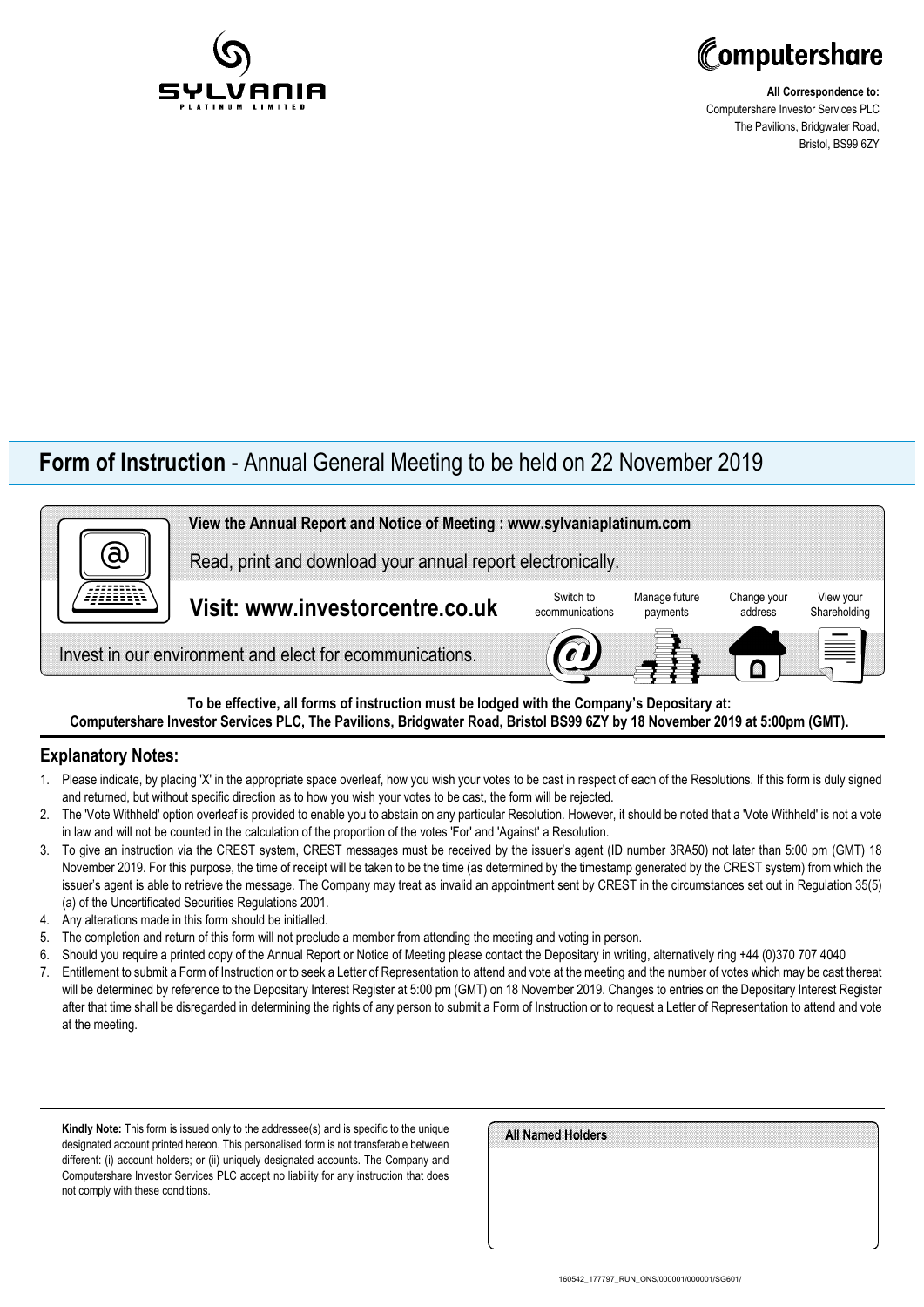# **Form of Instruction**

Please use a **black** pen.Mark with an **X** inside the box as shown in this example.



I/We hereby instruct the Custodian "Computershare Company Nominees Limited" to vote on my/our behalf at the Annual General Meeting of the Company to be held at **Clarendon House, 2 Church Street, HM 11, Hamilton, Bermuda**, on 22 November 2019 at **10.00 am.**

**Ordinary Business For** 

**1.** Appointment of Auditor



#### **Signature**

| ×<br>×<br>۰.<br>۰,<br>× |
|-------------------------|
|-------------------------|



In the case of joint holders, only one holder need sign. In the case of a corporation, the Form of Instruction should be signed by a duly authorised official whose capacity should be stated, or by an attorney.

H 8 8 5 1 7 S L P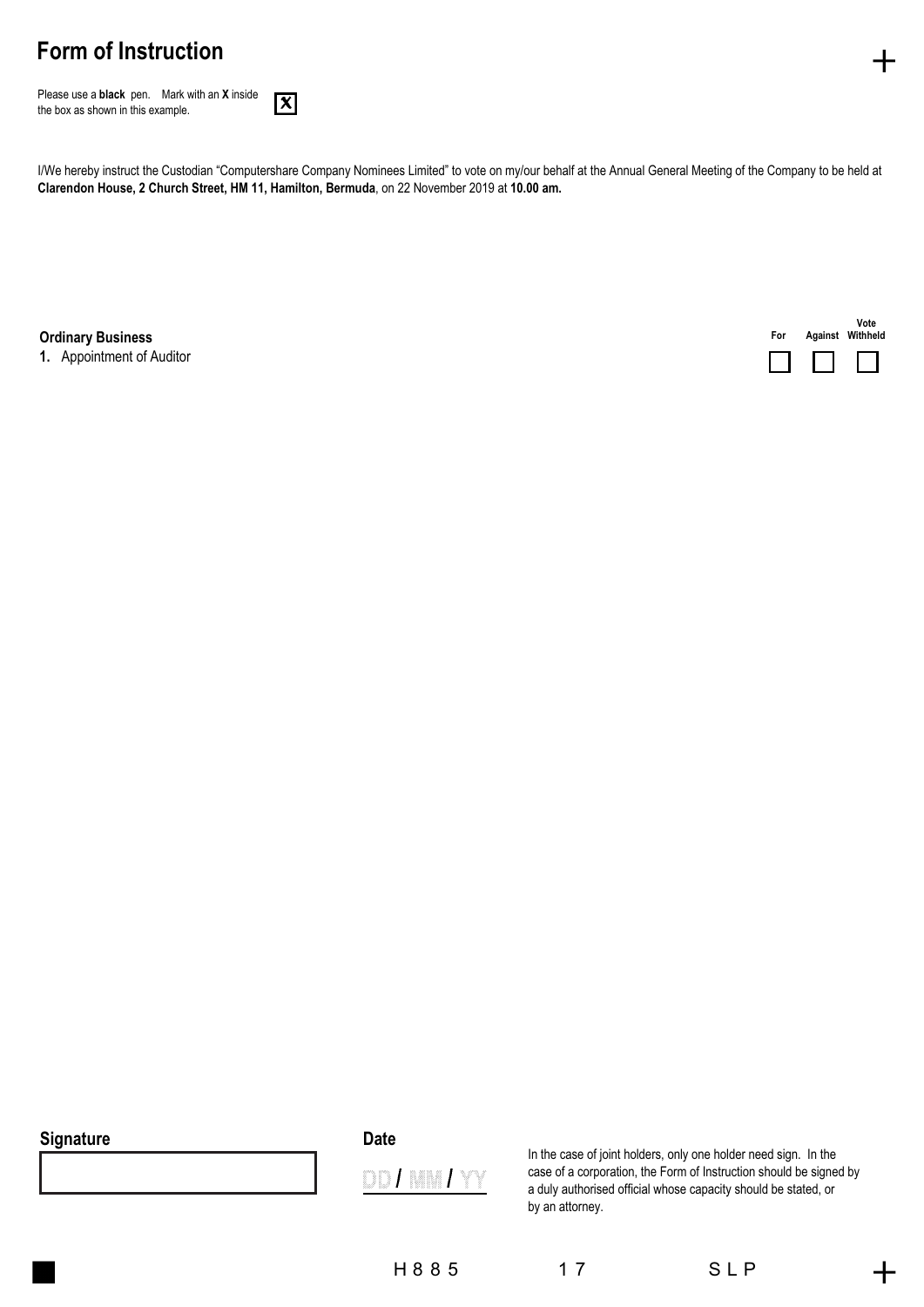



#### **All Correspondence to:** Computershare Investor Services PLC The Pavilions, Bridgwater Road Bristol, BS99 6ZY Tel: +44 (0)370 702 0003

**IMPORTANT NOTICE** 

If you are in any doubt as to what action to take please consult an appropriate independent advisor

**Shareholder Reference Number (SRN)**

## Help reduce the environmental impact of your communications

Dear shareholder

At the 2013 Annual General Meeting of the company, shareholders approved a resolution providing that the company may satisfy the requirements under Rule 19 of the AIM Rules for the company to send shareholders communications by sending such shareholder communications to its shareholders in electronic form.

You may now assist the company to drive cost efficiencies by receiving an email notification when shareholder communications have been made available on the company's website. Upon receipt of the email notification you may still elect to receive a paper copy of the relevant shareholder communication by following the instructions in the email notification.

If you are a direct shareholder and you do nothing in response to this form by 11 December 2019 then, in accordance with the Bermuda Companies Act, you may be sent paper notifications directing you to shareholder communications that have been made available on the company's website instead of receiving paper copies of shareholder communications automatically. Upon receipt of such paper notification, you may still request a paper copy of the shareholder communication by following the instructions in the paper notification.

If you are an AIM depository interest holder and you do nothing in response to this form by 11 December 2019 then, in accordance with the AIM Rules, you will be deemed to have elected to receive shareholder communications electronically and you will not receive paper copies of shareholder communications automatically.

Both direct shareholders and AIM depository interest holders may request to again receive paper copies of shareholder communications automatically at any time by contacting Computershare Investor Services PLC on +44 (0)370 702 0000.

Yours sincerely

Eileen Carr **Secretary** 



**Option 1** Elect for ecommunications



### **www.investorcentre.co.uk/ ecomms**

Alternatively provide us with your e-mail address on the form overleaf.

You will receive an email notification when your shareholder communications become available online.

### **Option 2**

To continue receiving printed copies of your shareholder communications on the reverse form.



### **Like the sound of ecommunications?**

You can also manage your shareholding online. Investor Centre is our free self-service website. Register at **www.investorcentre.co.uk** and manage your shareholding with ease!

> Computershare Investor Services PLC (CIS PLC) is authorised and regulated by the Financial Conduct Authority. CIS PLC is registered in England & Wales, Company No. 3498808, at: The Pavilions, Bridgwater Road, Bristol BS13 8AE.